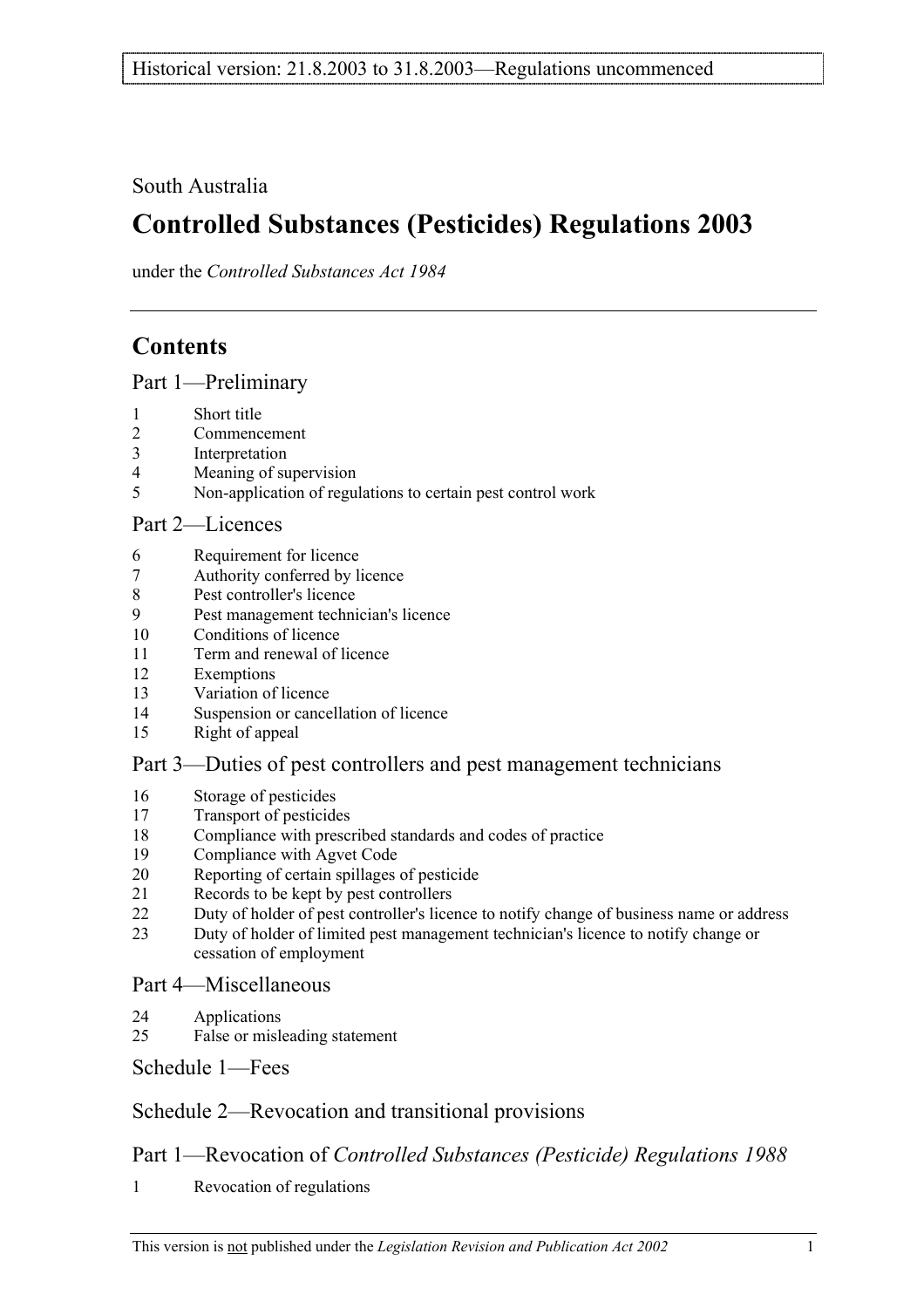### Part 2—Transitional provisions

- 2 Interpretation
- 3 Continuation of licences
- 4 Continuation of exemptions

Legislative history

## **Part 1—Preliminary**

#### **1—Short title**

These regulations may be cited as the *Controlled Substances (Pesticides) Regulations 2003*.

### **2—Commencement**

These regulations will come into operation on 1 September 2003.

#### **3—Interpretation**

In these regulations, unless the contrary intention appears—

*Act* means the *Controlled Substances Act 1984*;

*Agvet Code* means the *Agvet Code of South Australia* (see section 5 of the *Agricultural and Veterinary Chemicals (South Australia) Act 1994*);

*approved label* has the meaning given by the Agvet Code;

*director*, in relation to a body corporate, has the same meaning as in the *Corporations Act 2001* of the Commonwealth;

*disposal*, in relation to pesticide, means—

- (a) disposal of unused pesticide; or
- (b) disposal of a container that has been used to hold pesticide;

*employ* includes engage under a contract for services;

*licensing authority* means the person or body designated from time to time by the Minister by instrument in writing as the licensing authority for the purposes of these regulations;

*Part 7 permit* means a permit under Part 7 of the Agvet Code;

*pest* has the meaning given by the Agvet Code;

*pest control business* means a business in which pest control work is performed for another for fee or reward;

*pest controller* means a person who carries on a pest control business;

*pest control work* means using a pesticide to—

- (a) kill, stupefy or repel a pest; or
- (b) inhibit the feeding of a pest; or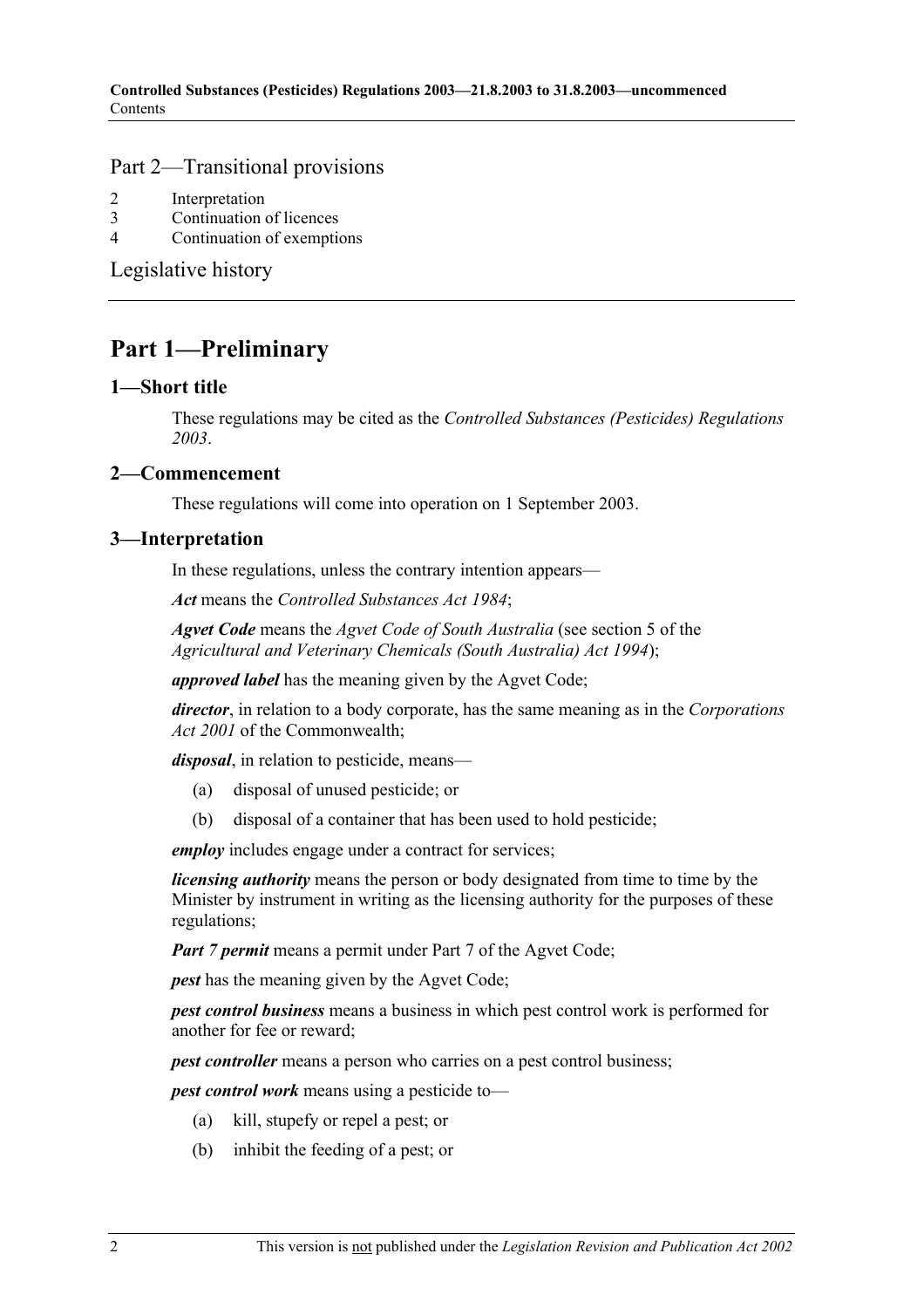(c) modify the physiology of a pest to alter its natural development or reproductive capacity,

and includes measuring, mixing, weighing or otherwise preparing a pesticide for such use;

*pesticide* means a substance or preparation that—

- (a) contains any proportion of a poison listed in schedule 5, schedule 6 or schedule 7 of the *Standard for the Uniform Scheduling of Drugs and Poisons* published by the National Drugs and Poisons Schedule Committee, as modified by and incorporated into the *Controlled Substances (Poisons) Regulations 1996*; and
- (b) is authorised under the Agvet Code for use for pest control work;

*pest management technician* means a person who personally performs pest control work in the course of a pest control business;

*pest management technician's licence* means a full pest management technician's licence or a limited pest management technician's licence.

## **4—Meaning of supervision**

- (1) For the purposes of these regulations, pest control work is performed by a person under the supervision of another (the *supervisor*) if and only if—
	- (a) the pest control work is of a kind that the supervisor is licensed to perform; and
	- (b) the pesticides used in the pest control work are of a kind that the supervisor is licensed to use; and
	- (c) subject to subregulation (2), the supervisor is present within sight and sound of the person while the person is performing the work and is available—
		- (i) to advise or assist the person in the performance of the work; or
		- (ii) to intervene in the performance of the work,

as may be necessary in the circumstances of the case.

 (2) If, on application made by a pest controller who employs a person to perform pest control work under the supervision of another, the licensing authority determines that the competence of the person to perform pest control work is such that the level of supervision required by subregulation  $(1)(c)$  is unnecessary, that subregulation does not apply but instead the supervisor must be contactable in a manner approved by the licensing authority to provide advice or instruction to the person performing the pest control work, if necessary, while the person is performing the work.

## **5—Non-application of regulations to certain pest control work**

These regulations do not apply in relation to pest control work consisting only of—

- (a) the application of glyphosate by means of—
	- (i) hand-held equipment with a tank having a maximum capacity of 15 litres or less; or
	- (ii) a brush or similar implement; or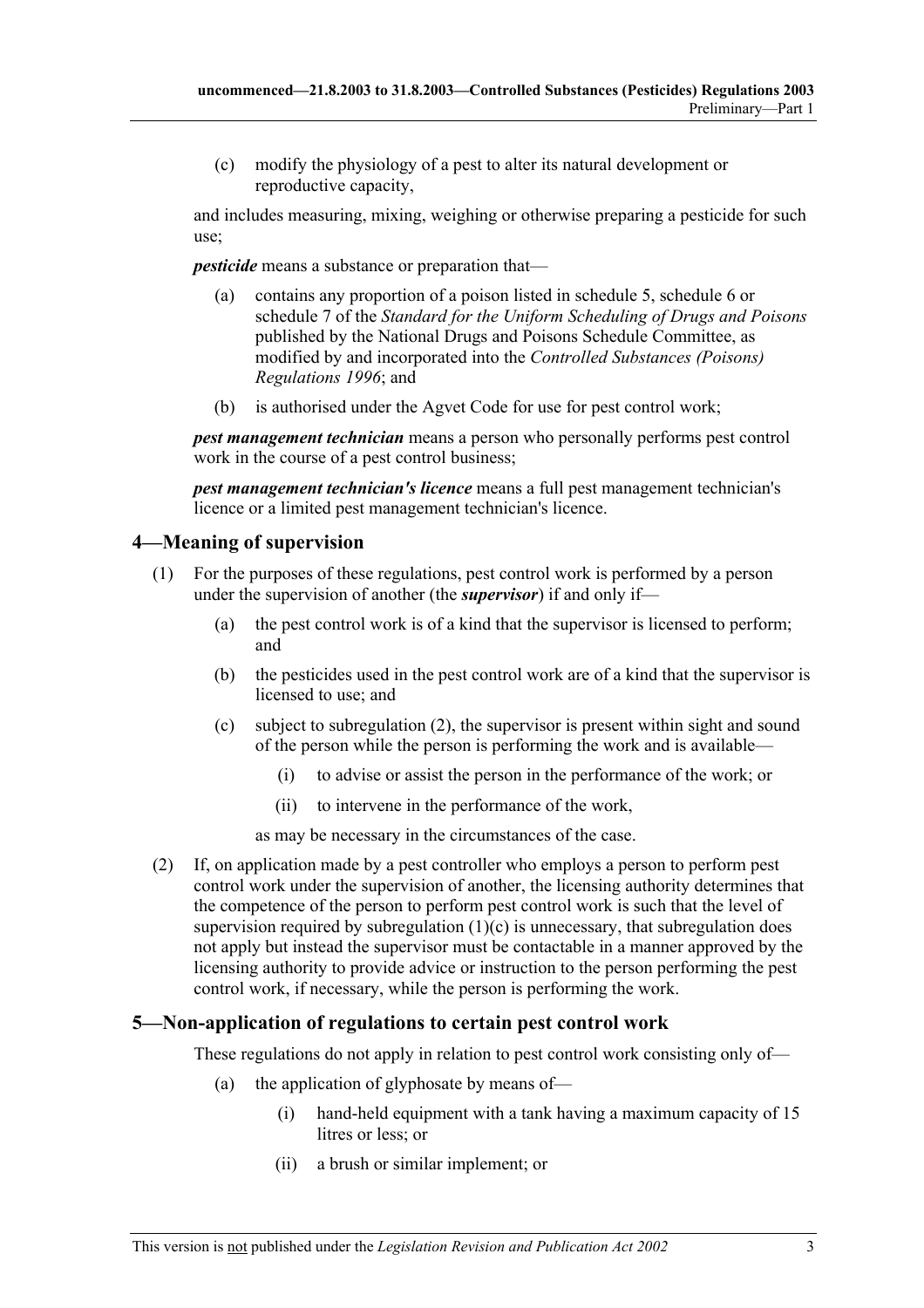(b) measuring, mixing, weighing or otherwise preparing glyphosate for application by such means.

## **Part 2—Licences**

### **6—Requirement for licence**

- (1) A person must not carry on a pest control business except as authorised by—
	- (a) a pest controller's licence under these regulations; or
	- (b) a commercial operator's licence issued under the *Agricultural and Veterinary Chemicals (Control of Use) Act 1995* of Tasmania as amended from time to time, or under an Act substituted for that Act; or
	- (c) registration as a commercial pesticide firm under the *Health Act 1911* of Western Australia as amended from time to time, or under an Act substituted for that Act.

Maximum penalty: \$5 000.

Expiation fee: \$315.

 (2) A person must not perform pest control work in the course of a pest control business except as authorised by a pest management technician's licence under these regulations.

Maximum penalty: \$5 000.

Expiation fee: \$315.

 (3) A person who carries on a pest control business must ensure that no person performs pest control work in the course of that business except as authorised by a pest management technician's licence under these regulations.

Maximum penalty: \$5 000.

Expiation fee: \$315.

### **7—Authority conferred by licence**

Subject to these regulations—

- (a) a pest controller's licence authorises the holder of the licence to carry on a pest control business in which pest control work of a kind specified in the licence using pesticides of a kind specified in the licence may be performed by the holder of a pest management technician's licence authorising pest control work of that kind by the use of pesticides of that kind;
- (b) a full pest management technicians's licence authorises the holder of the licence to perform pest control work of a kind specified in the licence using pesticides of a kind specified in the licence;
- (c) a limited pest management technician's licence authorises the holder of the licence to perform pest control work of a kind specified in the licence using pesticides of a kind specified in the licence under the supervision of the holder of a full pest management technician's licence.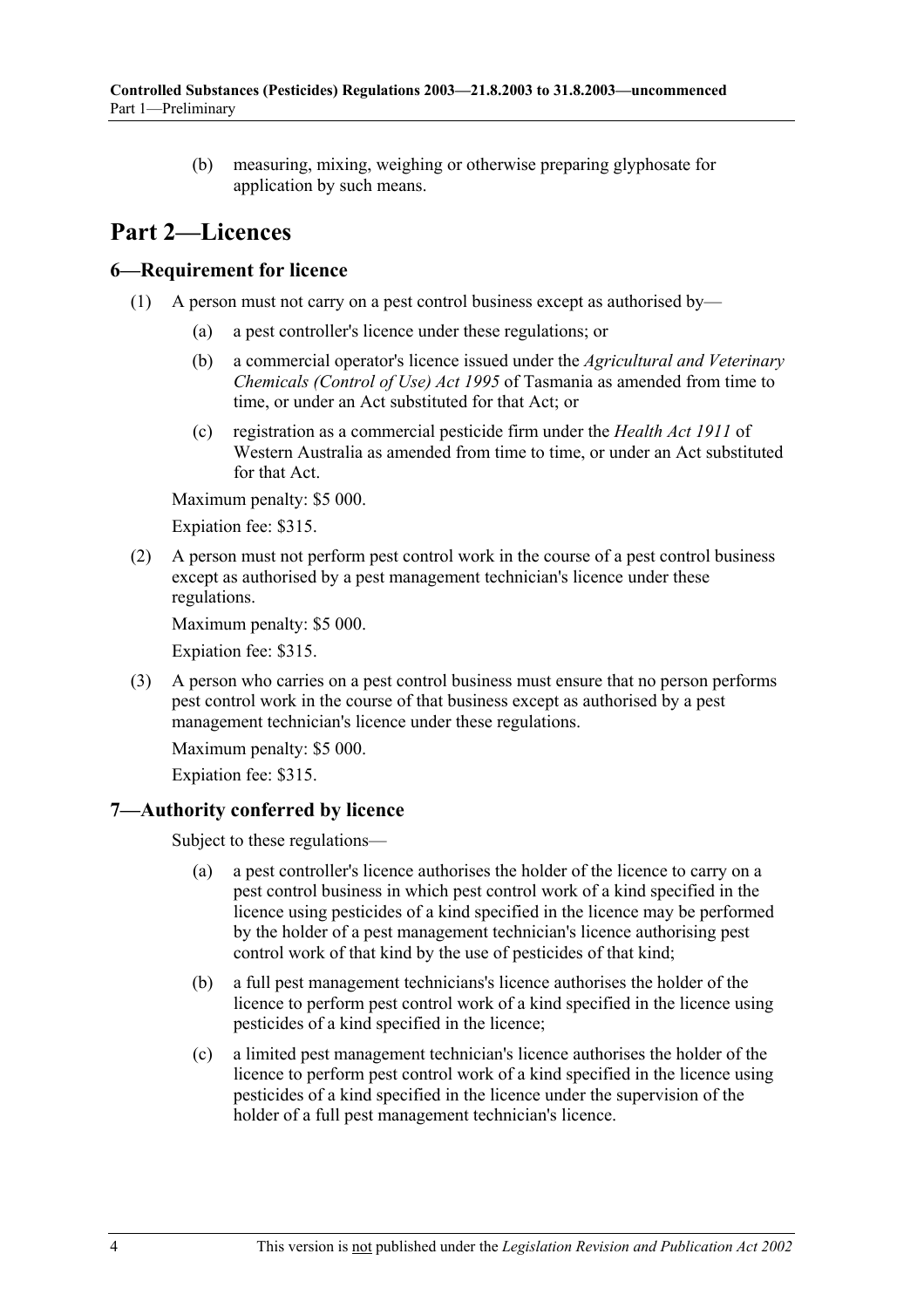### **8—Pest controller's licence**

- (1) The licensing authority may grant an application for a pest controller's licence if satisfied—
	- (a) that the applicant—
		- (i) holds a full pest management technician's licence; or
		- (ii) employs a person who holds such a licence,

authorising the holder to perform pest control work of the kind, by the use of pesticides of the kind, for which the pest controller's licence is sought; and

- (b) that the applicant, or a person employed by the applicant, has an adequate knowledge of the requirements of these regulations and of the practices that should be followed in the conduct of a pest control business; and
- (c) that the applicant has appropriate equipment to perform pest control work of the kind for which the pest controller's licence is sought; and
- $(d)$  that—
	- (i) in the case of an application by a natural person—the applicant is otherwise a fit and proper person to hold a pest controller's licence; or
	- (ii) in the case of an application by a body corporate—each director of the body corporate is a fit and proper person to be the director of a body corporate that holds a pest controller's licence.
- (2) A pest controller's licence is subject to the following conditions:
	- (a) a condition that the holder of the licence will maintain any premises and equipment used for the purposes of the holder's pest control business in a clean, efficient and safe working condition;
	- (b) a condition that the holder of the licence will ensure that any pesticide, while handled or used in the course of the holder's pest control business, is under the direct control of the holder of a pest management technician's licence;
	- (c) a condition that the holder of the licence will ensure that any unused pesticide or any container used to hold a pesticide in the course of the pest controller's business is disposed of in a manner not likely to endanger the health of any person.

### **9—Pest management technician's licence**

- (1) The licensing authority may grant an application for a full pest management technician's licence if satisfied that the applicant—
	- (a) has qualifications that the licensing authority considers appropriate having regard to the kind of pest control work for which the licence is sought; and
	- (b) is medically fit to perform pest control work of the kind for which the licence is sought; and
	- (c) is otherwise a fit and proper person to hold a pest management technician's licence.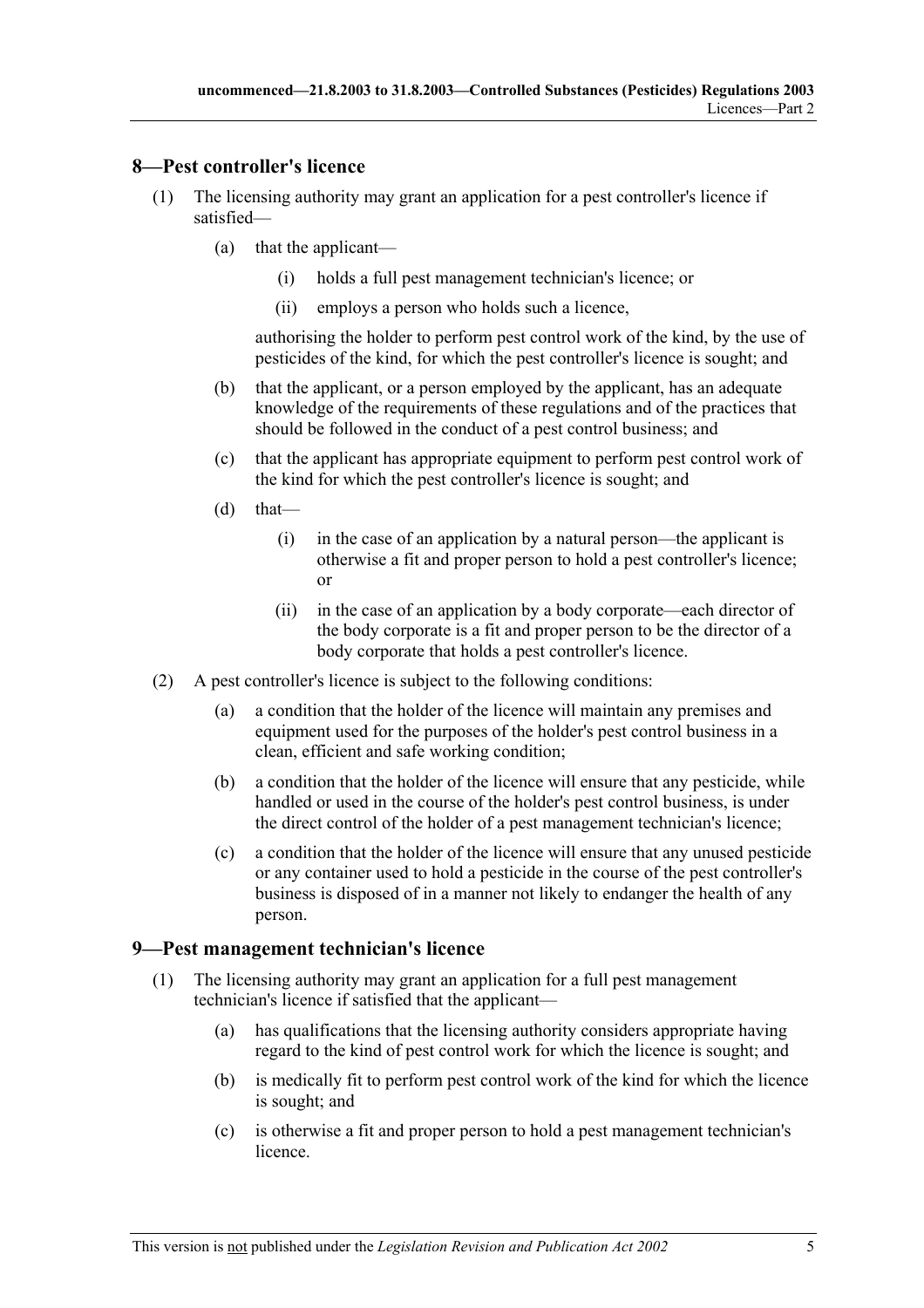- (2) A person who does not have the qualifications required for the grant of a full pest management technician's licence may apply to the licensing authority for a limited pest management technician's licence.
- (3) The licensing authority may grant an application for a limited pest management technician's licence if—
	- (a) the applicant gives to the licensing authority an undertaking that the applicant will, as soon as practicable after the grant of the licence, commence an appropriate course of instruction or training approved by the licensing authority to obtain the qualifications required for the grant of a full pest management technician's licence; and
	- (b) the licensing authority is satisfied that the applicant—
		- (i) is employed by a pest controller to perform pest control work under the supervision of the holder of a full pest management technician's licence; and
		- (ii) is medically fit to perform pest control work of the kind for which the licence is sought; and
		- (iii) is otherwise a fit and proper person to be licensed as a pest management technician.
- (4) A full pest management technician's licence or limited pest management technician's licence is subject to the following conditions:
	- (a) a condition that the holder of the licence will, while using pesticides, wear protective clothing sufficient to prevent contamination of the holder;
	- (b) a condition that the holder of the licence will keep suitable first aid materials available where pesticides are being used by the holder;
	- (c) a condition that the holder of the licence will not handle or use pesticides in a manner dangerous to the health of any person;
	- (d) a condition that the holder of the licence will dispose of any unused pesticide or any container used to hold a pesticide in a manner not likely to endanger the health of any person;
	- (e) a condition that the holder of the licence will, if a spillage of pesticides occurs, clean and decontaminate the area in which the spillage occurred in a manner approved by the licensing authority;
	- (f) a condition that the holder of the licence will submit to such medical examinations as the licensing authority considers necessary to monitor exposure of the holder to pesticides;
	- (g) a condition that the holder of the licence will submit to such assessments as the licensing authority considers necessary to ensure that the holder maintains an adequate knowledge of pest control work and pesticides of the kind authorised by the licence.
- (5) A limited pest management technician's licence is subject to a condition that the holder of the licence will not make recommendations or give advice to any person concerning the use of pesticides.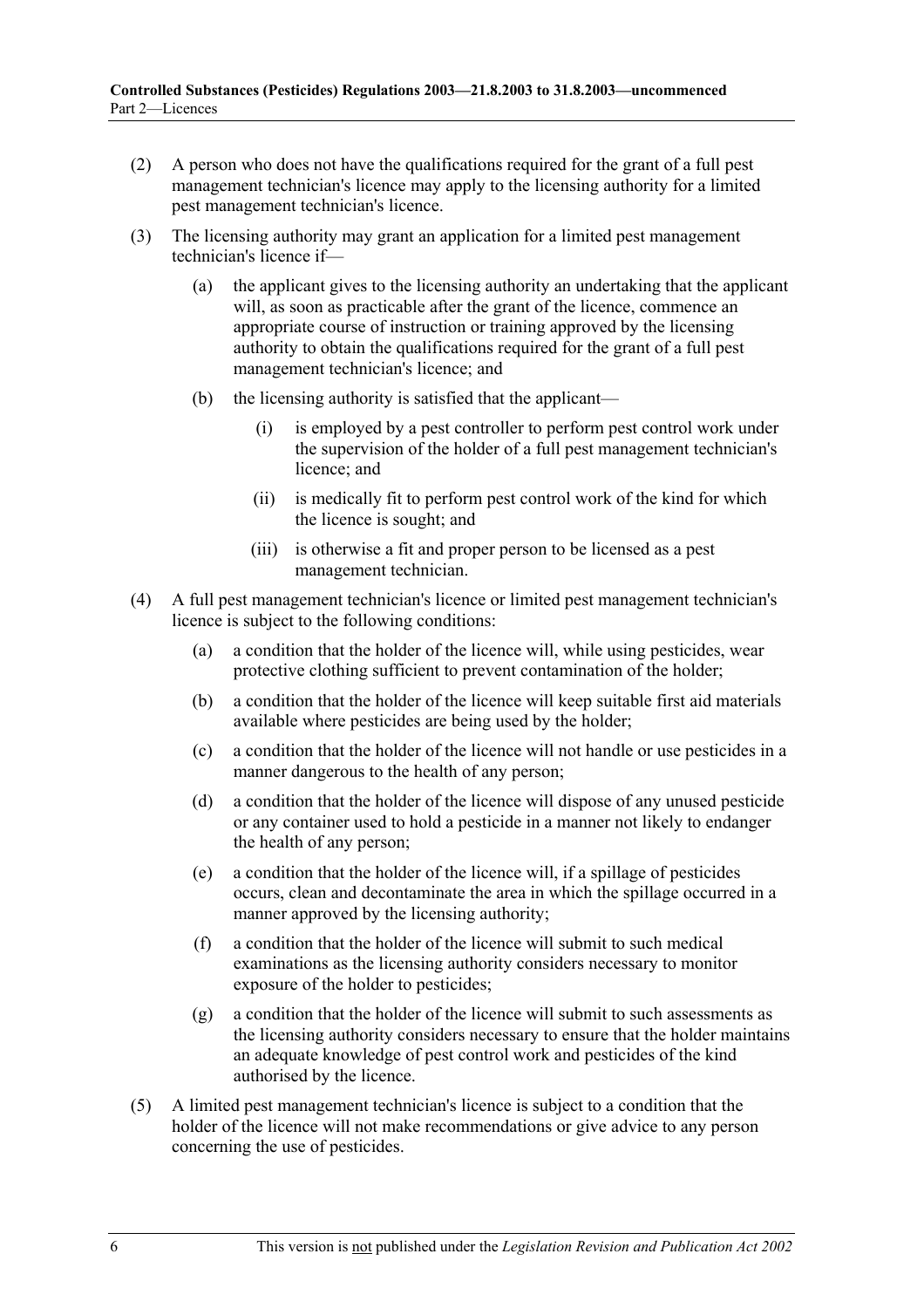(6) An application for a pest management technician's licence cannot be made except by, or on behalf of, a natural person.

## **10—Conditions of licence**

- (1) A licence under these regulations is subject to—
	- (a) such conditions as are imposed by these regulations; and
	- (b) such other conditions as the licensing authority thinks fit to impose and specifies in the licence or by notice in writing given personally or by post to the holder of the licence.
- (2) The holder of a licence under these regulations must not contravene or fail to comply with a condition of the licence.

Maximum penalty: \$5 000.

Expiation fee: \$315.

### **11—Term and renewal of licence**

- (1) A pest controller's licence or full pest management technician's licence expires on 30 June following the date of its grant and may, on application made to the licensing authority before the expiry of the licence, be renewed for successive terms of 12 months.
- (2) A limited pest management technician's licence expires—
	- (a) on the first anniversary of the date of its grant; or
	- (b) in the case of a licence that has been renewed—
		- (i) on the first anniversary of the date of its renewal; or
		- (ii) if the licensing authority has extended the term of the licence—at the end of the period of extension.
- (3) The licensing authority may, on application made by the holder of a limited pest management technician's licence before the expiry of the licence, extend the term of the licence for a period not exceeding 6 months if, in the opinion of the licensing authority, it is fair in the circumstances of the particular case to allow the holder of the licence further time to do whatever is necessary for the holder to qualify for the grant of a full pest management technician's licence.
- (4) A limited pest management technician's licence may be renewed once by the licensing authority on application made before the expiry of the licence.

## **12—Exemptions**

- (1) The licensing authority may exempt a person from the obligation to hold a licence under these regulations on such conditions as the licensing authority thinks fit.
- (2) The licensing authority may, by notice in writing given personally or by post to a person granted an exemption under this regulation, vary or revoke the exemption.
- (3) The licensing authority must not grant or vary an exemption unless satisfied that pest control work performed in compliance with the conditions of the exemption as granted or varied will not entail any significant risk to public health or the environment.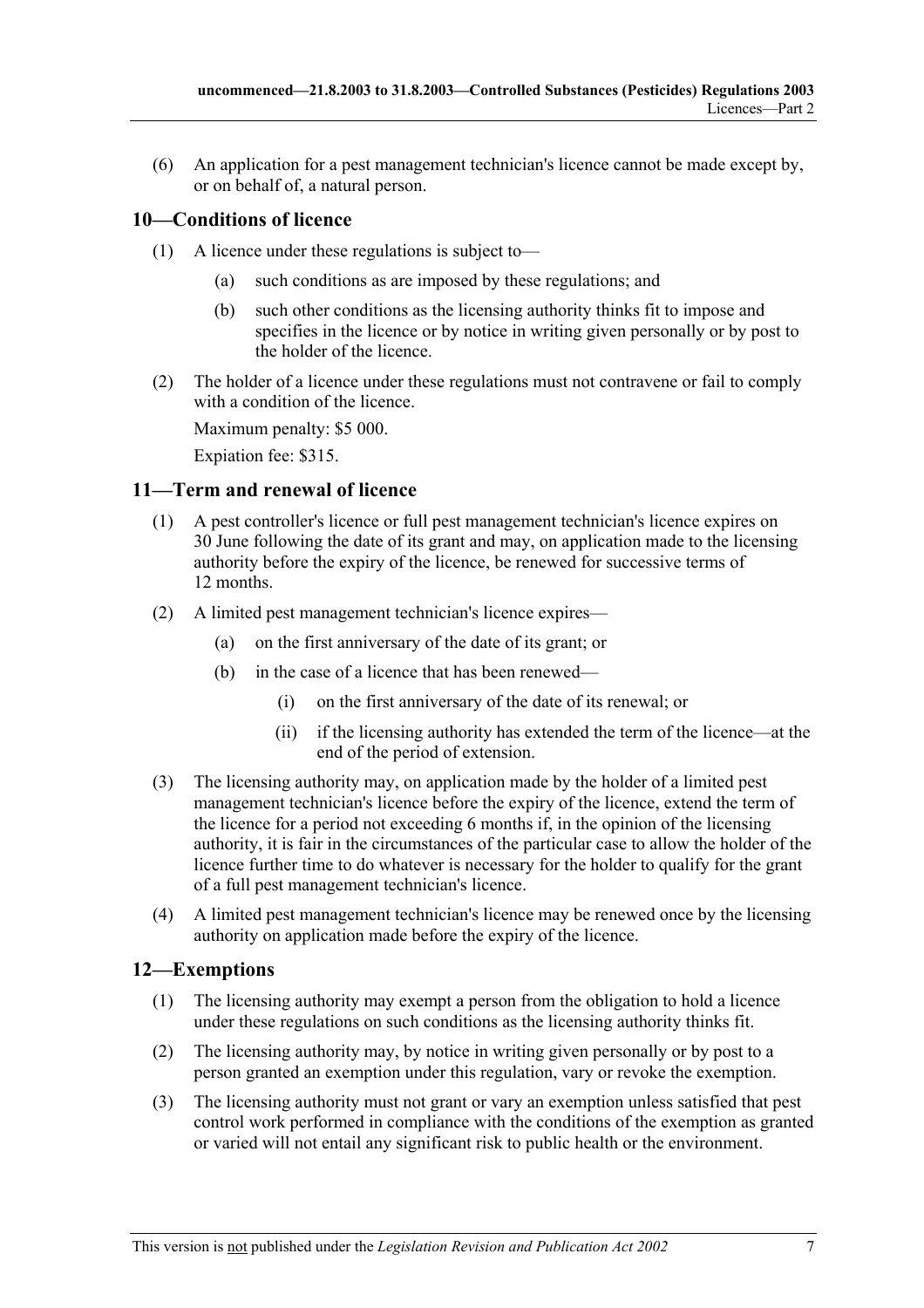(4) A person who contravenes, or fails to comply with, a condition of an exemption under this regulation is guilty of an offence.

Maximum penalty: \$5 000.

Expiation fee: \$315.

#### **13—Variation of licence**

- (1) The licensing authority may, by notice in writing given personally or by post to the holder of a licence under these regulations—
	- (a) vary the licence to extend or limit the kind of pest control work authorised by, or the kind of pesticides that may be used pursuant to, the licence; or
	- (b) vary or revoke a condition of the licence imposed by the licensing authority, or impose a further condition on the licence.
- (2) The powers conferred by subregulation (1) may be exercised—
	- (a) on the application of the holder of the licence; or
	- (b) if the licensing authority is of the opinion that there are proper reasons for doing so.

#### **14—Suspension or cancellation of licence**

The licensing authority may, by notice in writing given personally or by post to the holder of a licence under these regulations, suspend or cancel the licence if satisfied—

- (a) that the holder made a false statement or furnished false information in applying for the grant, renewal or variation of the licence; or
- (b) that the holder has been found guilty of an offence against the Act or these regulations or any other law relating to pesticides (including a law of another State or a Territory); or
- $\text{(c)}$  that—
	- (i) in the case of a licence held by a natural person—
		- (A) the holder's health will be seriously endangered if he or she continues to perform pest control work of the kind authorised by the licence; or
		- (B) the holder is no longer competent to perform pest control work of the kind authorised by the licence; or
		- (C) the holder is for any other reason no longer a fit and proper person to hold the licence; or
	- (ii) in the case of a pest controller's licence held by a body corporate—a director of the body corporate is no longer a fit and proper person to be the director of a body corporate that holds a pest controller's licence.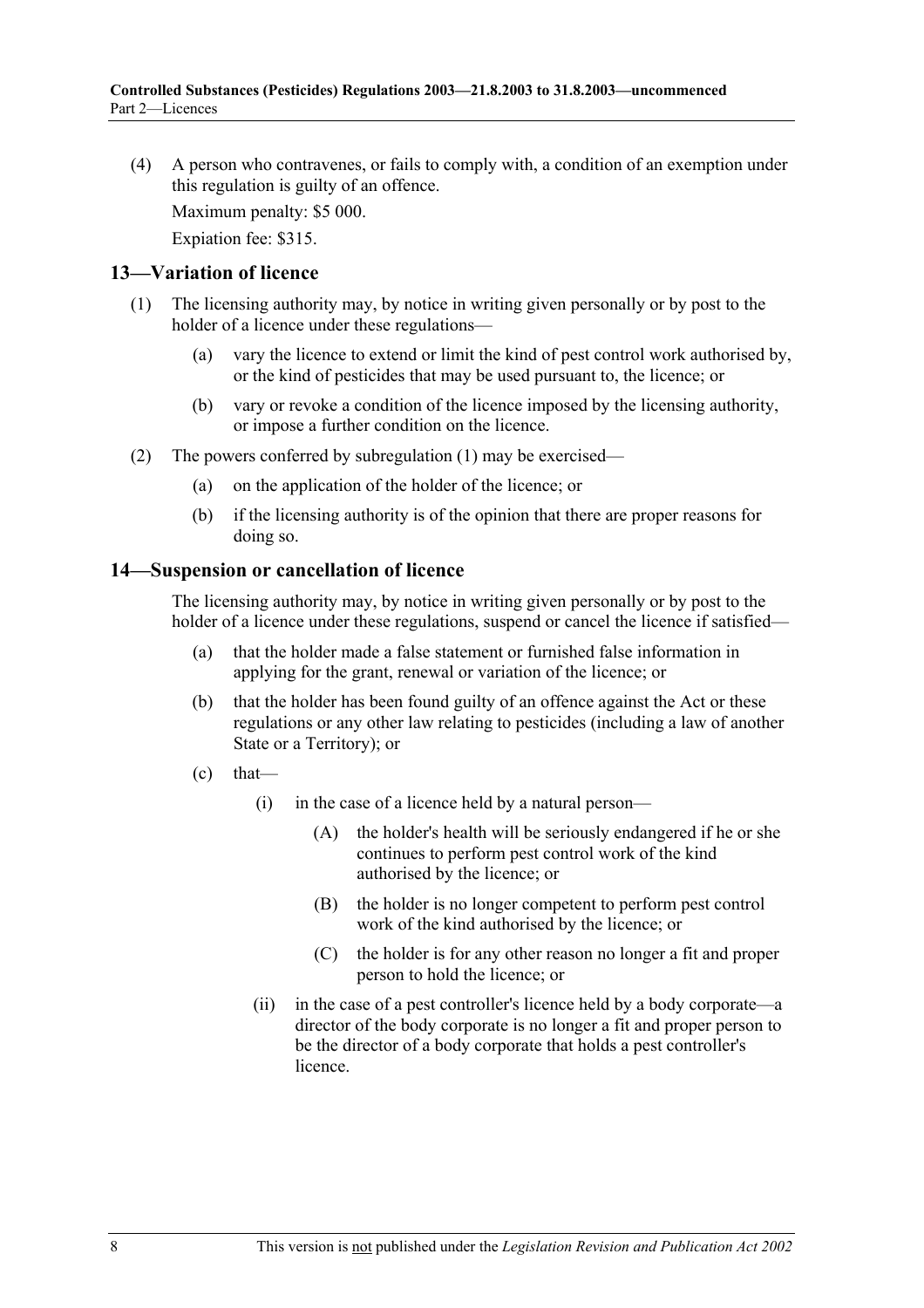## **15—Right of appeal**

- (1) The following appeals may be made to the Administrative and Disciplinary Division of the District Court:
	- (a) an applicant for a licence under these regulations may appeal against a decision of the licensing authority—
		- (i) to refuse to grant the licence; or
		- (ii) to impose particular conditions on the licence;
	- (b) a person who holds or formerly held a licence under these regulations may appeal against a decision of the licensing authority—
		- (i) to suspend or cancel the licence; or
		- (ii) to vary the licence; or
		- (iii) to impose or vary particular conditions on the licence.
- (2) Subject to this regulation, an appeal must be instituted within 1 month of the making of the decision appealed against.
- (3) The licensing authority must, on application by a person seeking to appeal a decision of the licensing authority, state in writing the reasons for the decision.
- (4) If the reasons of the licensing authority are not given in writing at the time of making a decision and the person affected by the decision, within 1 month of the making of the decision, requires the licensing authority to state the reasons in writing, the time for instituting an appeal runs from the time when the person receives the written statement of those reasons.

## **Part 3—Duties of pest controllers and pest management technicians**

## **16—Storage of pesticides**

- (1) A pest controller must ensure that a pesticide stored in the course of the pest controller's business is kept in a prescribed container that—
	- (a) is kept securely closed; and
	- (b) is housed in a structure that—
		- (i) is roofed; and
		- (ii) has a floor impervious to water; and
		- (iii) is adequately ventilated; and
		- (iv) is locked when unattended; and
		- (v) has an adequate supply of water available to wash any spillage of pesticide that may occur; and
		- (vi) is so situated or constructed that a spillage of pesticide cannot drain into a water supply or watercourse or soak into the soil.

Maximum penalty: \$2 500.

Expiation fee: \$210.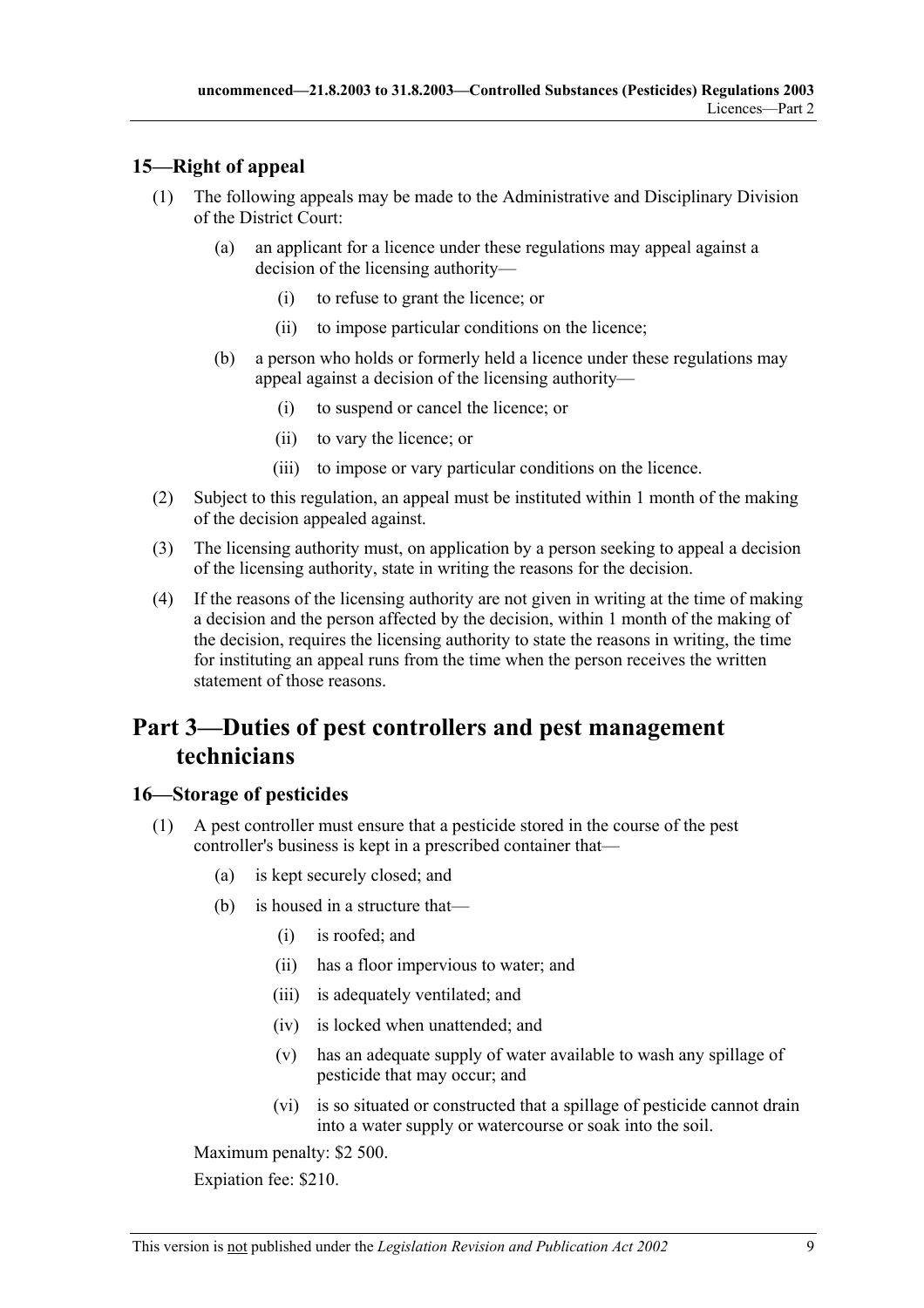(2) In this regulation—

*prescribed container* means—

- (a) a container that bears an approved label; or
- (b) a container of a kind approved by the licensing authority for the purposes of this regulation.

### **17—Transport of pesticides**

- (1) A pest controller must ensure that the following provisions are complied with in relation to the transport of a pesticide in the course of the pest controller's business:
	- (a) the pesticide must be transported in a securely closed container that—
		- (i) in the case of a pesticide registered under the Agvet Code—bears the approved label for containers of that pesticide; or
		- (ii) in the case of a pesticide that is not registered under the Agvet Code but is the subject of a Part 7 permit—bears a label that contains adequate instructions relating to the matters referred to in section  $14(3)(g)$  of the Agvet Code;
	- (b) the pesticide must not be left in an unattended vehicle unless the vehicle has an enclosed storage facility that forms part of or is securely fixed to the structure of the vehicle and the pesticide is kept securely locked in that storage facility;
	- (c) the driving compartment of the vehicle used to transport the pesticide must be separated from the pesticide storage area by a gas-tight barrier.

Maximum penalty: \$2 500.

Expiation fee: \$210.

- (2) Subregulation (1)(a) does not apply if pesticide is transported in a securely closed spray tank that—
	- (a) forms part of or is securely fixed to the structure of the vehicle being used to transport the pesticide; and
	- (b) is prominently marked with—
		- (i) the word "CAUTION" or "POISON" or any other warning approved by the licensing authority; and
		- (ii) the name of the pesticide.

#### **18—Compliance with prescribed standards and codes of practice**

 (1) A pest controller must ensure that the requirements of the prescribed standards and codes of practice are complied with in relation to pest control work carried out in the course of the pest controller's business.

Maximum penalty: \$5 000.

Expiation fee: \$315.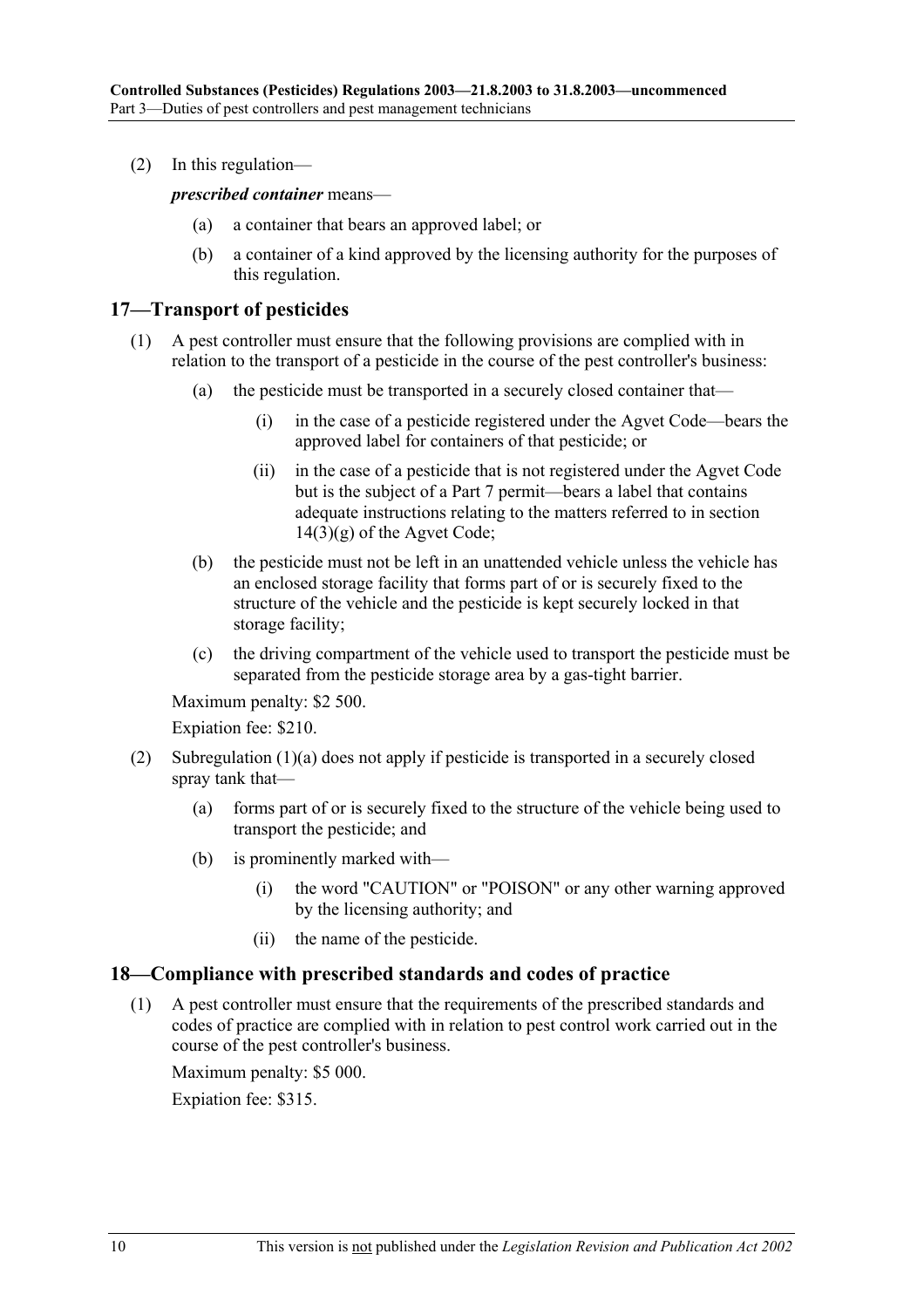(2) A pest management technician must perform pest control work in accordance with the prescribed standards and codes of practice.

Maximum penalty: \$5 000.

Expiation fee: \$315.

- (3) For the purposes of this regulation, the prescribed standards and codes of practice are—
	- (a) AS 3660.1—2000 published by Standards Australia as amended from time to time; and
	- (b) AS 3660.2—2000 published by Standards Australia as amended from time to time; and
	- (c) *South Australian Health Commission Code of Practice for Diluting Pesticides from a Water Supply* published by the South Australian Health Commission on 19 May 1988 (*Gazette 31.8.2003 p1280*) as amended from time to time; and
	- (d) *South Australian Health Commission Termiticides (Safe Use) Code of Practice* published by the South Australian Health Commission on 19 May 1988 (*Gazette 19.5.1988 p1285*) as amended from time to time.

### **19—Compliance with Agvet Code**

- (1) A pest controller must, in relation to a pesticide registered under the Agvet Code, ensure that—
	- (a) the directions stated on the approved label for the container for the pesticide are complied with in relation to the handling or use of the pesticide in the course of the pest controller's business; and
	- (b) the pesticide is not used in the course of the pest controller's business for a purpose not stated on the approved label,

unless the pesticide is the subject of a Part 7 permit.

Maximum penalty: \$5 000.

Expiation fee: \$315.

- (2) A pest controller must, in relation to a pesticide that is the subject of a Part 7 permit, ensure that—
	- (a) the conditions of the permit are complied with in relation to the handling or use of the pesticide in the course of the pest controller's business; and
	- (b) the pesticide is not used in the course of the pest controller's business for a purpose not authorised by the permit.

Maximum penalty: \$5 000.

Expiation fee: \$315.

- (3) A pest management technician—
	- (a) must perform pest control work using a pesticide that is registered under the Agvet Code in accordance with the directions stated on the approved label for the container for the pesticide; and
	- (b) must not use the pesticide for a purpose not stated on the approved label,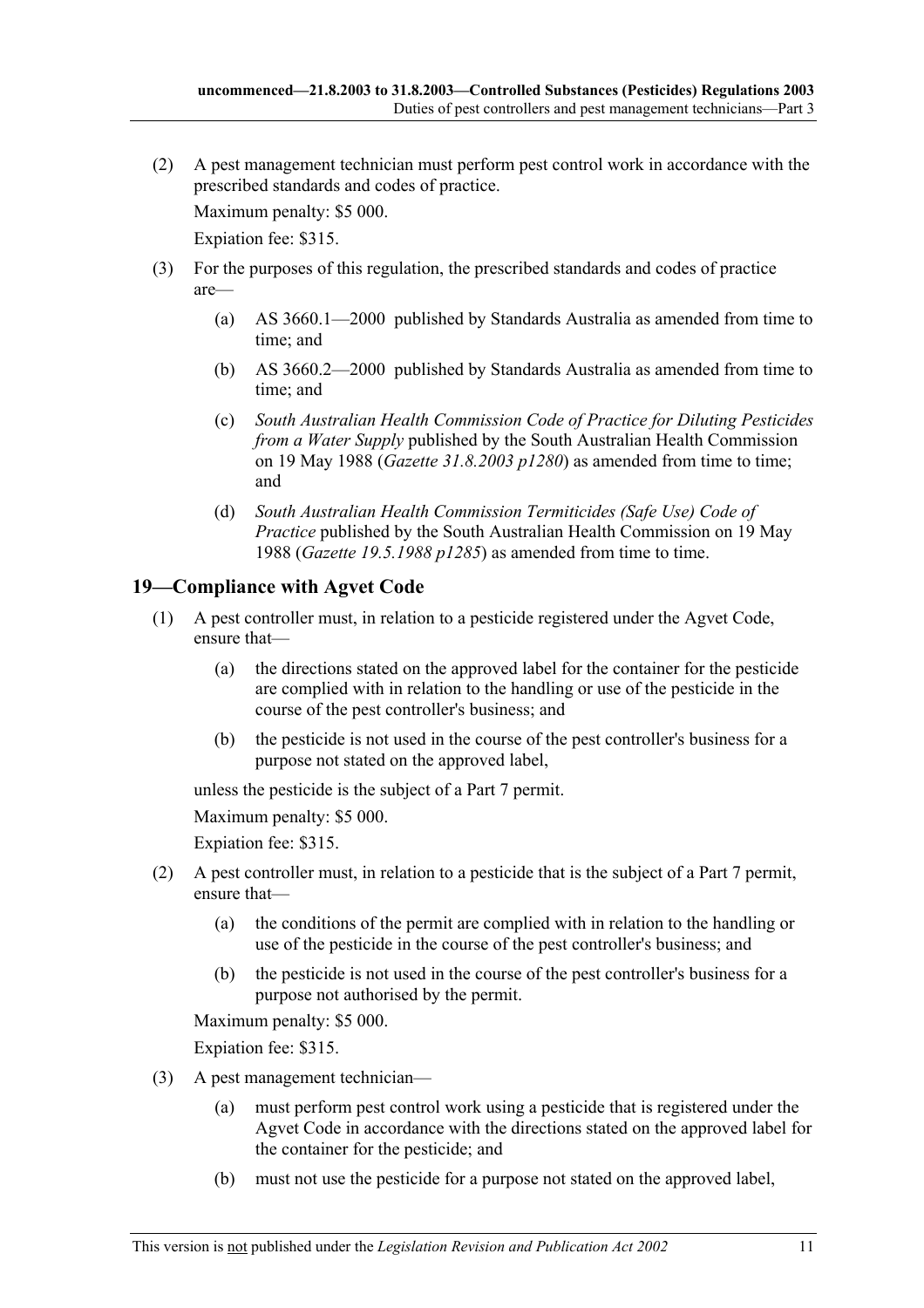unless the pesticide is the subject of a Part 7 permit.

Maximum penalty: \$5 000.

Expiation fee: \$315.

- (4) A pest management technician—
	- (a) must perform pest control work using a pesticide that is the subject of a Part 7 permit in accordance with the conditions of the permit; and
	- (b) must not use the pesticide for a purpose not authorised by the permit.

Maximum penalty: \$5 000.

Expiation fee: \$315.

#### **20—Reporting of certain spillages of pesticide**

If a person who holds a licence under these regulations observes a spillage of pesticide that, because of its magnitude or location, or because of the toxicity of the pesticide involved—

- (a) requires assistance to be managed; or
- (b) is such that it may have an immediate impact on the environment or the health or safety of members of the public,

the person must immediately report the spillage to the licensing authority or a police officer.

Maximum penalty: \$5 000.

Expiation fee: \$315.

#### **21—Records to be kept by pest controllers**

- (1) A pest controller must, in relation to each pest management technician employed in the pest controller's business, keep a record of—
	- (a) the technician's name and address; and
	- (b) the technician's date of birth; and
	- (c) the date on which the technician commenced employment with the pest controller; and
	- (d) the date on which the technician ceased employment with the pest controller; and
	- (e) the pesticides handled or used by the technician in the course of that employment.

Maximum penalty: \$2 500.

Expiation fee: \$210.

 (2) A pest controller must, within 28 days after a pest management technician ceases to be employed in the pest controller's business, forward a copy of the records kept under subregulation (1) to the licensing authority.

Maximum penalty: \$2 500.

Expiation fee: \$210.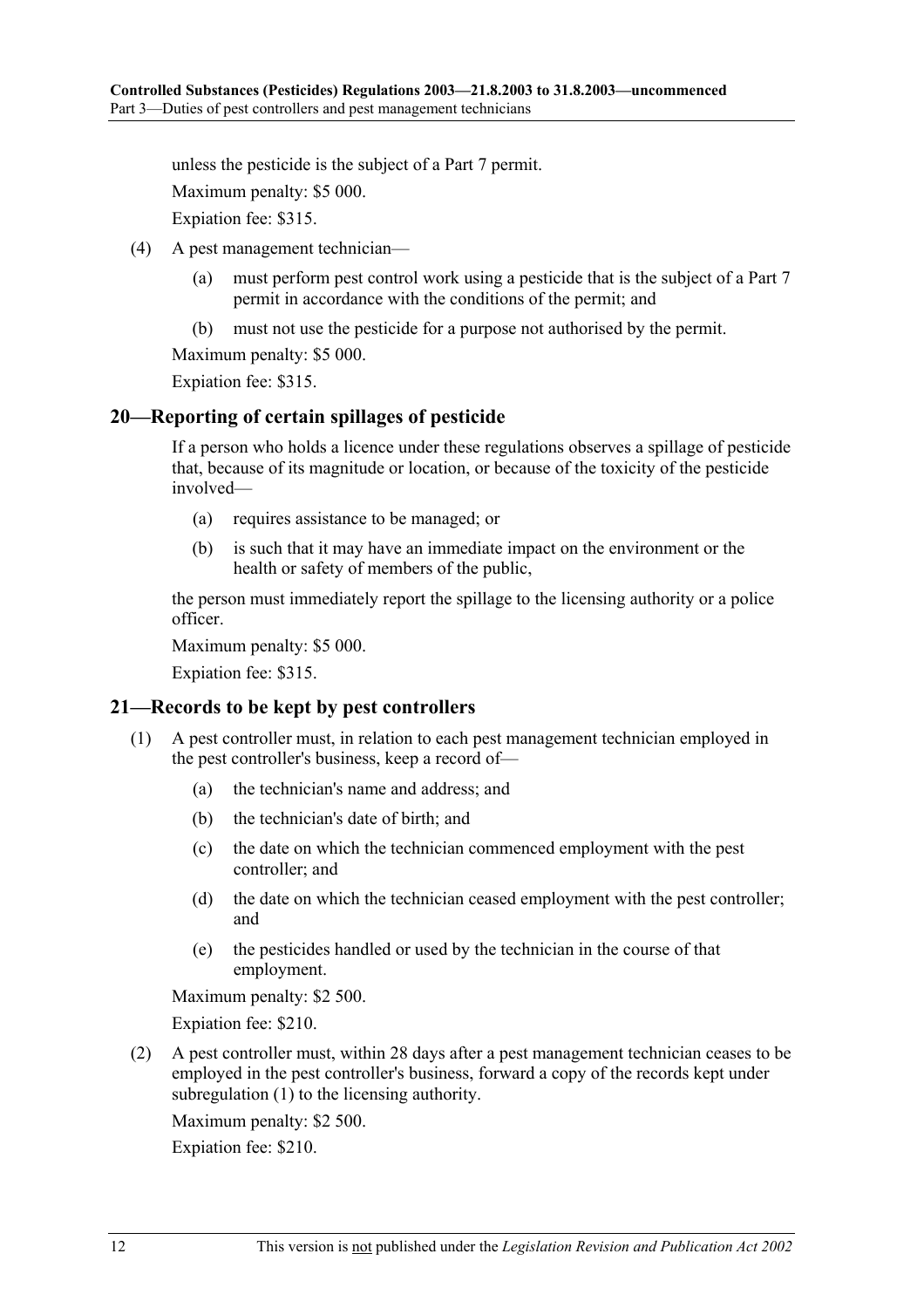(3) A pest controller must retain a record kept under subregulation (1) for 7 years after the date of the last entry made in it.

Maximum penalty: \$2 500.

Expiation fee: \$210.

- (4) A pest controller must, in relation to each application of pesticide in the course of the pest controller's business, keep a record of—
	- (a) the date, time and location of the application; and
	- (b) the name and quantity of the pesticide applied; and
	- (c) the name of the pest management technician who applied the pesticide; and
	- (d) the proximity of other people to the area where the pesticide was applied; and
	- (e) in the case of a pesticide applied outdoors—the prevailing weather conditions in the area where the pesticide was applied; and
	- (f) in the case of a termiticide applied to a site before or during the construction of a building—
		- (i) the total surface area of the land or building treated with the termiticide; and
		- (ii) the name and principal place of business of the supplier of the termiticide.

Maximum penalty: \$2 500.

Expiation fee: \$210.

 (5) A pest controller must retain a record kept under subregulation (4) for 7 years after the date it was made.

Maximum penalty: \$2 500.

Expiation fee: \$210.

 (6) A pest controller must, on request by the licensing authority in writing, provide the licensing authority with specified information contained in a record kept under this regulation within the time specified in the request.

Maximum penalty: \$2 500.

Expiation fee: \$210.

### **22—Duty of holder of pest controller's licence to notify change of business name or address**

The holder of a pest controller's licence must, within 14 days of any change in—

- (a) any business name under which the holder carries on the pest control business; or
- (b) the holder's business or registered address,

give the licensing authority written notice of the change.

Maximum penalty: \$250.

Expiation fee: \$80.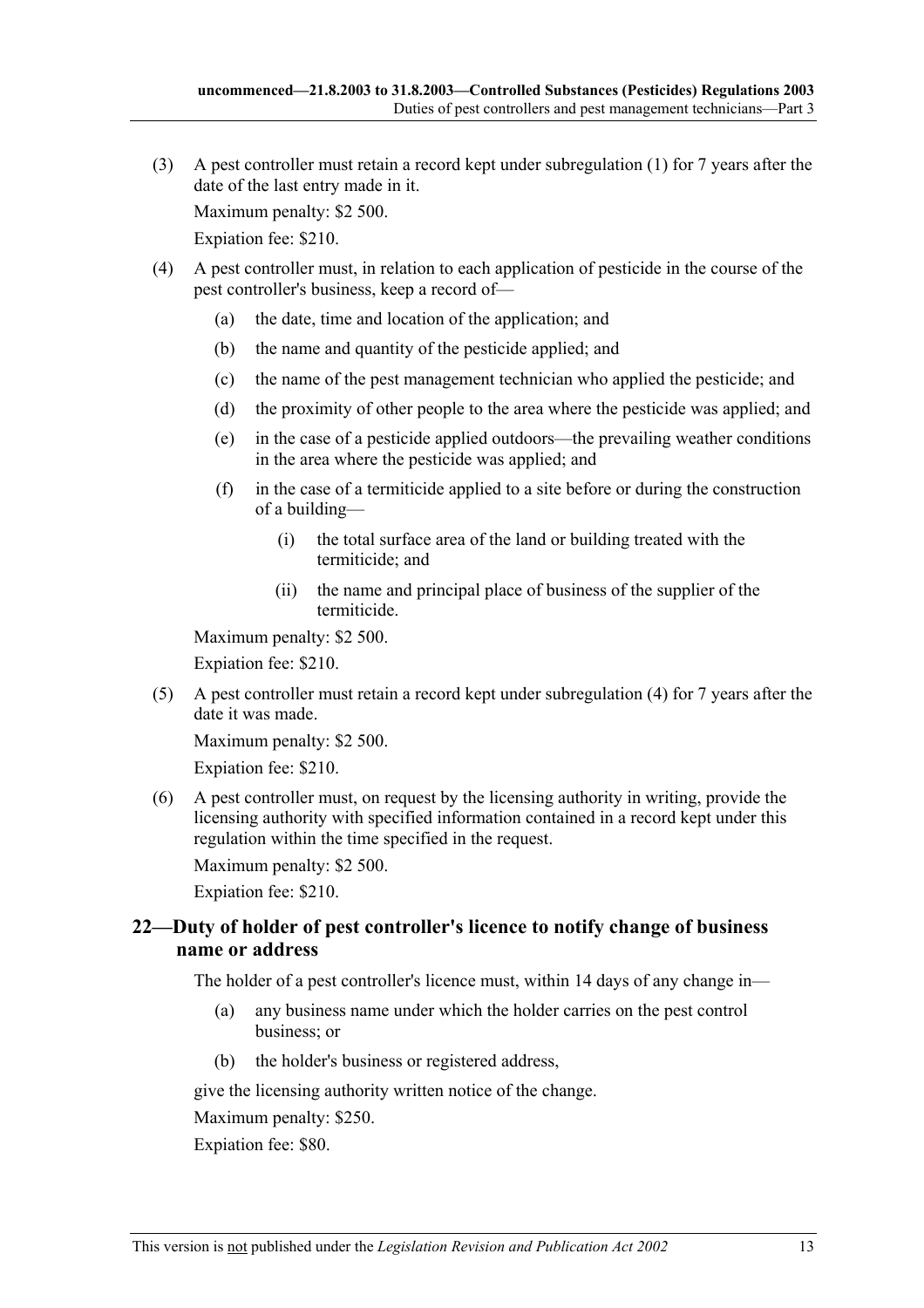### **23—Duty of holder of limited pest management technician's licence to notify change or cessation of employment**

The holder of a limited pest management technician's licence must, within 14 days of—

- (a) changing employment from one pest controller to another; or
- (b) ceasing to be employed as a pest management technician,

give the licensing authority written notice of the change or cessation of employment. Maximum penalty: \$250.

Expiation fee: \$80.

## **Part 4—Miscellaneous**

### **24—Applications**

- (1) An application under these regulations must—
	- (a) be made in a manner and form approved by the licensing authority; and
	- (b) be accompanied by the appropriate fee set out in Schedule 1.
- (2) A person who makes an application under these regulations must, if the licensing authority so requires—
	- (a) provide the licensing authority with specified information to enable the licensing authority to determine the application; and
	- (b) verify, by statutory declaration, information furnished for the purposes of the application.

### **25—False or misleading statement**

A person must not make a statement that is false or misleading in a material particular (whether by reason of the inclusion or omission of any particular) in any information provided under these regulations.

Maximum penalty: \$5 000.

## **Schedule 1—Fees**

| $\mathbf{1}$ | On application for the issue of a pest controller's licence that is to take effect in— |          |  |  |
|--------------|----------------------------------------------------------------------------------------|----------|--|--|
|              |                                                                                        | \$209.00 |  |  |
|              |                                                                                        | \$194.00 |  |  |
|              |                                                                                        | \$179.00 |  |  |
|              |                                                                                        | \$163.00 |  |  |
|              |                                                                                        | \$148.00 |  |  |
|              |                                                                                        | \$133.00 |  |  |
|              |                                                                                        | \$118.00 |  |  |
|              |                                                                                        | \$102.00 |  |  |
|              |                                                                                        | \$87.00  |  |  |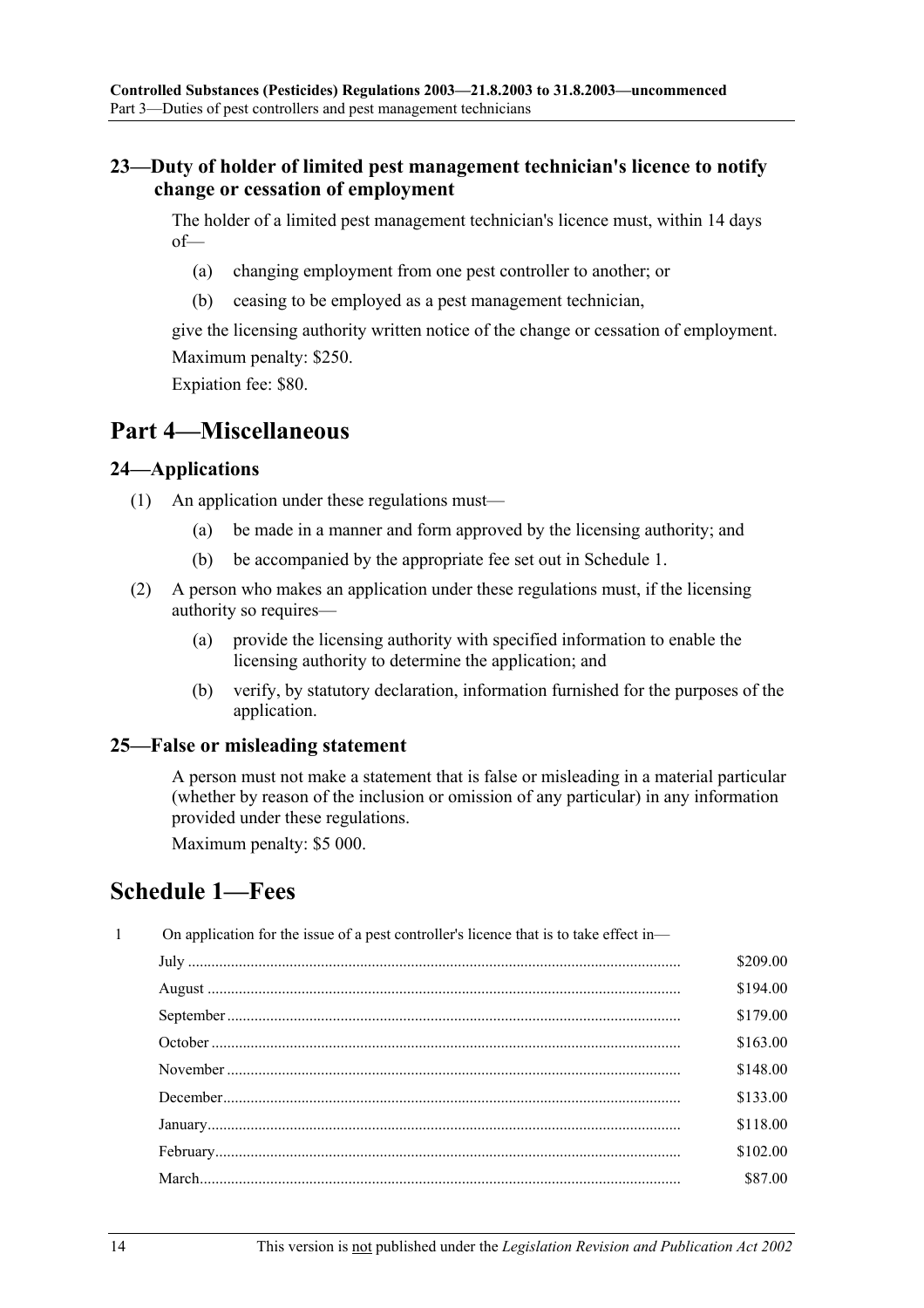|   |                                                                                                           | \$72.00  |
|---|-----------------------------------------------------------------------------------------------------------|----------|
|   |                                                                                                           | \$57.00  |
|   |                                                                                                           | \$41.50  |
| 2 | On application for the issue of a full pest management technician's licence that is<br>to take effect in- |          |
|   |                                                                                                           | \$51.50  |
|   |                                                                                                           | \$48.00  |
|   |                                                                                                           | \$44.50  |
|   |                                                                                                           | \$41.00  |
|   |                                                                                                           | \$37.50  |
|   |                                                                                                           | \$34.00  |
|   |                                                                                                           | \$30.50  |
|   |                                                                                                           | \$27.00  |
|   |                                                                                                           | \$23.50  |
|   |                                                                                                           | \$20.00  |
|   |                                                                                                           | \$16.50  |
|   |                                                                                                           | \$13.00  |
| 3 | On application for the issue of a limited pest management technician's licence                            | \$51.50  |
| 4 | On application for an extension of the term of a limited pest management                                  | \$20.00  |
| 5 |                                                                                                           | \$209.00 |
| 6 | On application for the renewal of a pest management technician's licence                                  | \$51.50  |

# **Schedule 2—Revocation and transitional provisions**

# **Part 1—Revocation of** *Controlled Substances (Pesticide) Regulations 1988*

## **1—Revocation of regulations**

The *Controlled Substances (Pesticide) Regulations 1988* are revoked.

# **Part 2—Transitional provisions**

## **2—Interpretation**

In this clause—

*revoked regulations* means the regulations revoked by clause 1.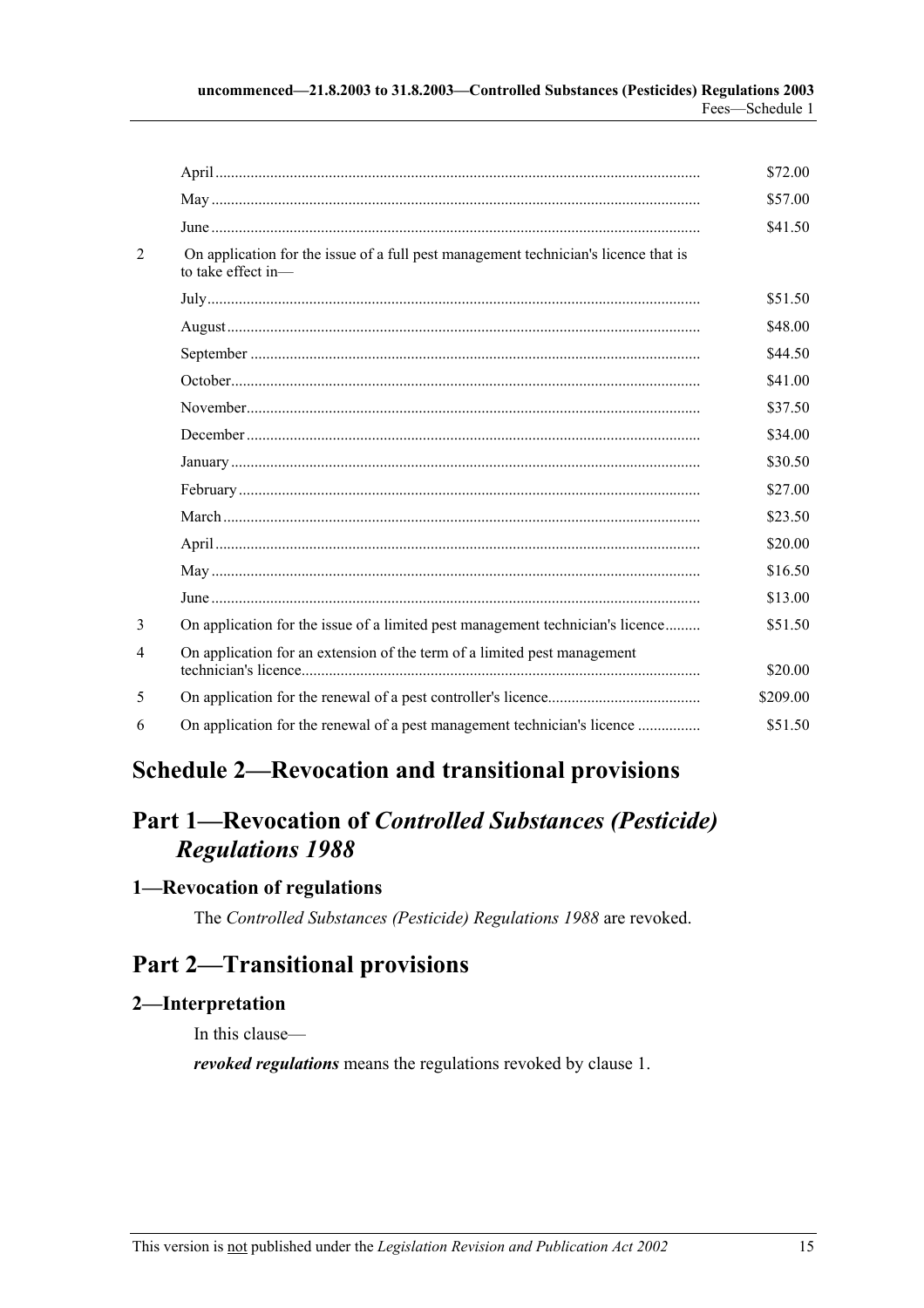### **3—Continuation of licences**

- (1) A pest controller's licence under the revoked regulations in force immediately before the commencement of these regulations continues in force under these regulations, subject to its terms and conditions, as a pest controller's licence under these regulations for the balance of the term for which it was granted or last renewed.
- (2) A pest operator's licence grade 1 under the revoked regulations in force immediately before the commencement of these regulations continues in force under these regulations, subject to its terms and conditions, as a limited pest management technician's licence under these regulations for the balance of the term for which it was granted or last renewed.
- (3) A pest operator's licence grade 2 under the revoked regulations in force immediately before the commencement of these regulations continues in force under these regulations, subject to its terms and conditions, as a limited pest management technician's licence under these regulations for a term expiring on the first anniversary of the commencement of these regulations.
- (4) A pest operator's licence grade 3 under the revoked regulations in force immediately before the commencement of these regulations continues in force under these regulations, subject to its terms and conditions, as a full pest management technician's licence under these regulations for the balance of the term for which it was granted or last renewed.

#### **4—Continuation of exemptions**

An exemption under the revoked regulations in force immediately before the commencement of these regulations continues in force under these regulations, subject to its terms and conditions, as an exemption under these regulations.